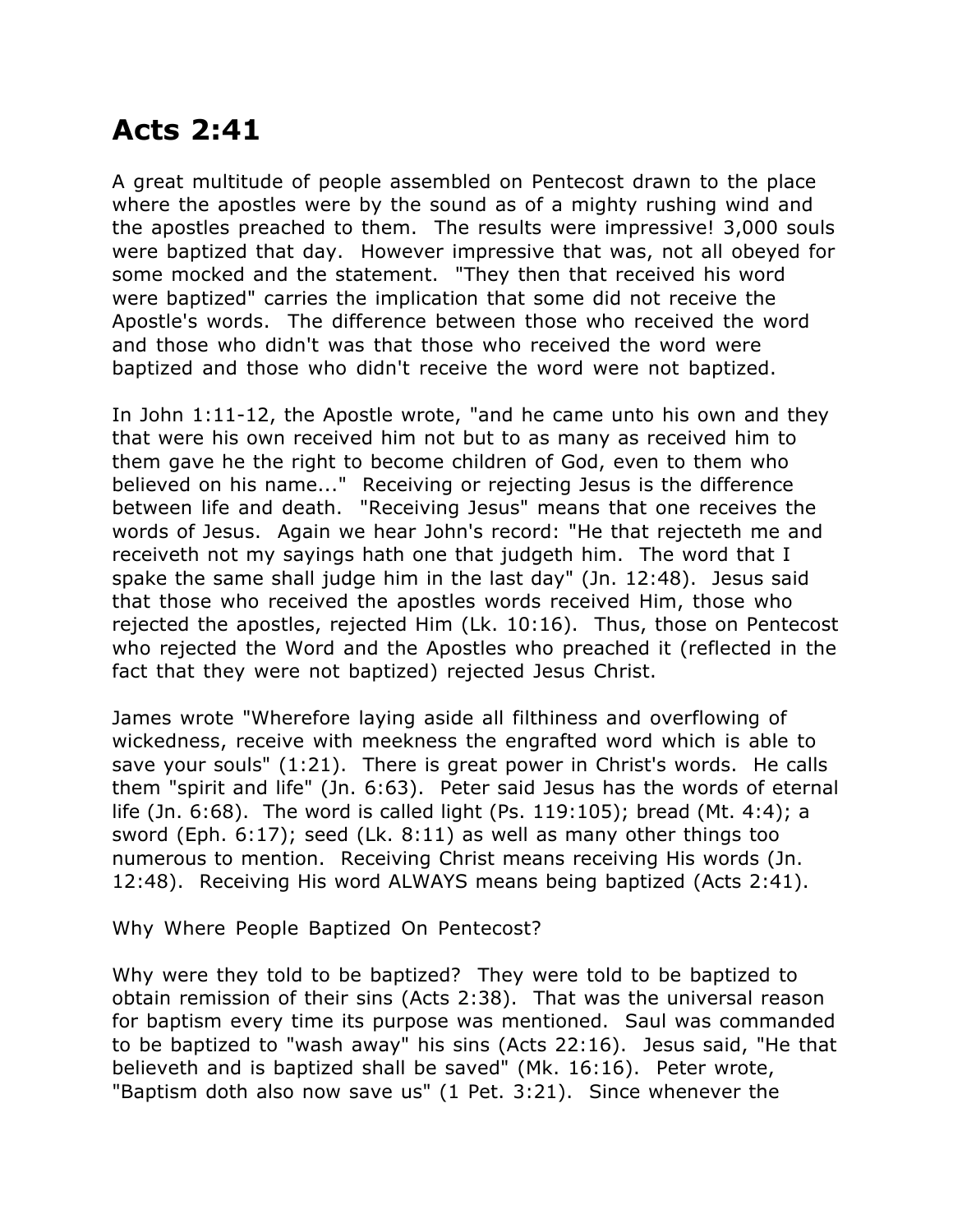purpose for baptism was stated it was ALWAYS for salvation, then all who were baptized (even though the purpose for baptism was not expressly stated) were baptized for the SAME reason.

People WERE NOT BAPTIZED on Pentecost BECAUSE they already were saved. Not one person in the Holy Spirit's record of conversions was told that. The proponents of the doctrine of "salvation by 'faith only'" or "salvation at the 'point of faith'" attempt to make that the meaning of Acts 2:38. The word "for" is found in the KJV and other translations but the Greek word "EIS" from which it is translated means "in order to obtain." Besides this, Peter commanded TWO things "for" (unto) remission of sins: repentance and baptism. These two requirements are joined together by the coordinating conjunction "and" which tells us that whatever baptism is "for", repentance is "for" as well. If baptism is BECAUSE one's sins have already been removed, then one repents BECAUSE his sins have already been removed. But if one repents IN ORDER to obtain remission of sins, one is baptized IN ORDER to obtain remission of sins.

The people on Pentecost were not told to be baptized in order to "show an outward sign of an inward cleansing." It would be 1,200 years before an explanation such as this would be offered for baptism. Jesus said, "Except one is born of the water and the Spirit, he cannot enter the kingdom of God" (Jn. 3:5). None enters the Kingdom of God who have not been born again, and none are born again who have not been born of the water (water baptism) and the Spirit. In Titus 3:5, Paul told Titus that we are saved by God's mercy "by the washing of regeneration (water baptism) and the renewing of the Holy Spirit." In Ephesians 5:26, the passages tells that the Church is "cleansed by the washing of water (water baptism) with the word."

The people on Pentecost were not told to be baptized to "join some denomination." Men today distinguish between salvation and church membership. The modern concept is that man may be saved and never be part of a denomination. That is true. On the other hand it is not true that one can be saved and never be part of Christ's Church, for the church is the saved (Acts 2:47; Eph. 5:23). We are baptized in the one body (1 Cor. 12:13).

When one receives the word he is baptized. Always. No Exception. If you receive His word you will be baptized just as the people of Pentecost were and you will be baptized for the same reason they were: in order that you might be saved!